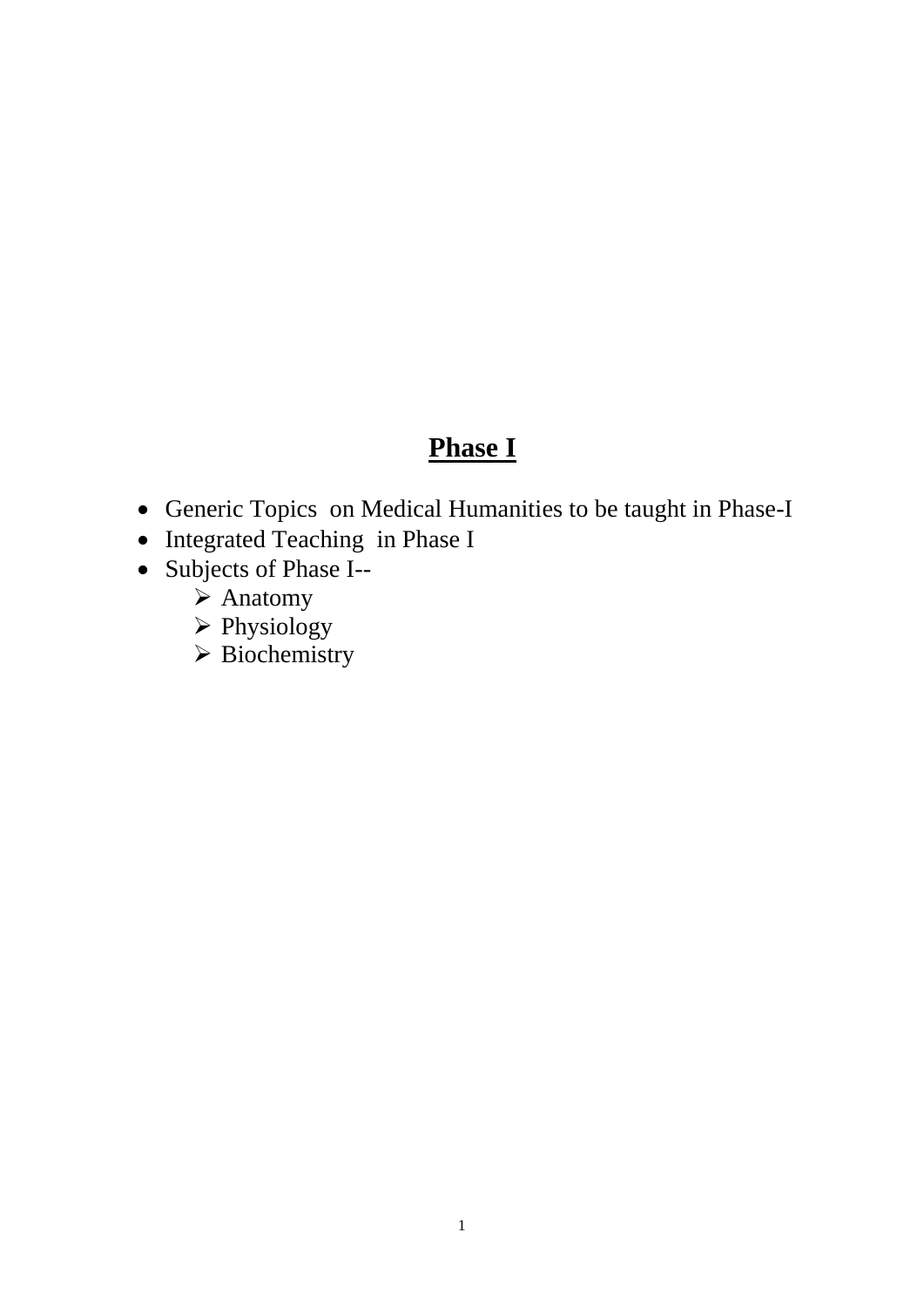## **Generic Topics on Medical Humanities to be taught in Phase-I**

The following five topics will be taught within 1<sup>st</sup> phase under supervision of Phase-I coordination committee in collaboration with medical education unit (MEU). The sessions will be under the guidance of Principal  $\&$ Vice-principal, coordinated by concerned departments and sessions will be delivered by concerned experts of the topics. Each session will be one and half hour. Attending these session will be mandatory and will be reflected in the formative & summative assessment of Phase-I.

## **Topics:**

- 1. Behavioral science
- 2. Medical Sociology
- 3. Etiquette in using of Social Medias
- 4. Self- directed learning including team learning
- 5. Medical ethics

| <b>Topics</b>                                                     | <b>Learning objective</b>                                                                                                                                                                                                                                                                                                                                                           | <b>List of Contents</b>                                                                                                                                                                                                                                                                                                                             | <b>Method</b>                        | <b>Time</b>                |
|-------------------------------------------------------------------|-------------------------------------------------------------------------------------------------------------------------------------------------------------------------------------------------------------------------------------------------------------------------------------------------------------------------------------------------------------------------------------|-----------------------------------------------------------------------------------------------------------------------------------------------------------------------------------------------------------------------------------------------------------------------------------------------------------------------------------------------------|--------------------------------------|----------------------------|
| <b>Behavioral</b><br>science                                      | $\bullet$ explain the concept of<br>behavior, personality, trait,<br>attitude, norms, value and<br>healthy behaviors<br>explain the bio psychosocial<br>$\bullet$<br>model of health<br>state the importance of<br>$\bullet$<br>behavioral science in<br>clinical practice<br>state the effective way to<br>change behavior<br>mention means of good<br>behavior with patient       | Concept of behavior,<br>$\bullet$<br>personality, trait, attitude,<br>norms, value and healthy<br>behaviors<br>Bio psychosocial model of<br>$\bullet$<br>health<br>Importance of behavioral<br>$\bullet$<br>science in clinical practice<br>Effective way to change<br>$\bullet$<br>behavior<br>Means of good behavior<br>$\bullet$<br>with patient | Interactive<br>Lecture<br>Or Seminar | One<br>and<br>half<br>hour |
| <b>Medical</b><br>Sociology                                       | explain the term sociology<br>$\bullet$<br>& medical sociology<br>explain the importance and<br>$\bullet$<br>use of medical sociology<br>relate between culture and<br>health<br>mention effect of sociology<br>$\bullet$<br>on health                                                                                                                                              | The terminology: sociology<br>$\bullet$<br>& medical sociology<br>Importance and use of<br>$\bullet$<br>medical sociology<br>Relation between culture<br>$\bullet$<br>and health<br>Effect of sociology on<br>$\bullet$<br>health                                                                                                                   | Interactive<br>Lecture<br>Or Seminar | One<br>and<br>half<br>hour |
| <b>Etiquette in</b><br>using of<br><b>Social</b><br><b>Medias</b> | define etiquette use of<br>$\bullet$<br><b>Social Medias</b><br>explain current data on<br>$\bullet$<br>abuse of Social Medias<br>describe the importance of<br>$\bullet$<br>Social Medias in medical<br>education<br>mention the importance of<br>$\bullet$<br>etiquette in using of Social<br>Media<br>explain the ways of the<br>$\bullet$<br>etiquette in using Social<br>Media | Definition of etiquette<br>$\bullet$<br>Current data on abuse of<br>$\bullet$<br>Social Media<br>Importance of Social Media<br>$\bullet$<br>in medical education<br>Importance of etiquette in<br>$\bullet$<br>using of Social Medias<br>Ways of the etiquette in<br>$\bullet$<br>using Social Medias                                               | Interactive<br>Lecture<br>Or Seminar | One<br>and<br>half<br>hour |
| Self-<br>directed<br>learning<br>including                        | explain the terminology:<br>$\bullet$<br>self-directed learning and<br>team learning                                                                                                                                                                                                                                                                                                | The terminology: self-<br>$\bullet$<br>directed learning and team<br>learning                                                                                                                                                                                                                                                                       | Interactive<br>Lecture<br>Or Seminar | One<br>and<br>half<br>hour |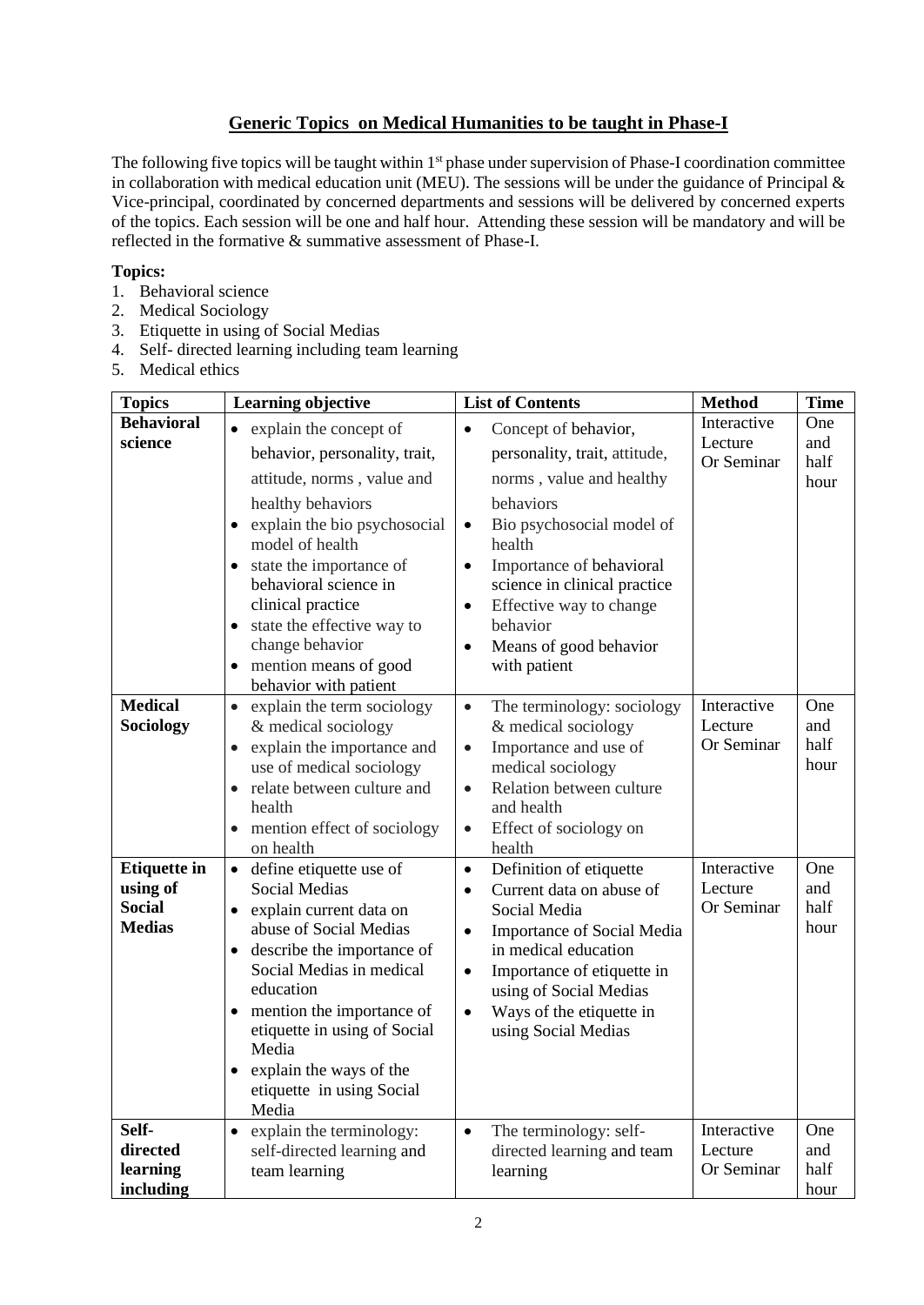| team<br>learning         | mention the advantages and<br>$\bullet$<br>disadvantages of self-<br>directed and team learning<br>mention the strategies for<br>٠<br>effective self-directed and<br>team learning<br>describe the means of better<br>$\bullet$<br>learning and examination<br>performance in MBBS<br>course                                                                                   | Advantages and<br>$\bullet$<br>disadvantages of self-<br>directed and team learning<br>Strategies for effective self-<br>$\bullet$<br>directed and team learning<br>Means of better learning<br>$\bullet$<br>and examination<br>performance in MBBS<br>course                                              |                                      |                            |
|--------------------------|--------------------------------------------------------------------------------------------------------------------------------------------------------------------------------------------------------------------------------------------------------------------------------------------------------------------------------------------------------------------------------|------------------------------------------------------------------------------------------------------------------------------------------------------------------------------------------------------------------------------------------------------------------------------------------------------------|--------------------------------------|----------------------------|
| <b>Medical</b><br>ethics | At the end of the session<br>students will be able to-<br>• explain the concept of<br>medical ethics<br>explain the principles,<br>$\bullet$<br>relevance and important<br>issues of medical ethics<br>state the Hippocratic oath,<br>the International code of<br>medical ethics, the<br>Declaration of Geneva and<br>Important ethical codes of<br>BMDC for a medical doctor | Concept of medical ethics,<br>$\bullet$<br>principles, purpose/<br>importance and issues<br>/example of medical ethics<br>Hippocratic oath<br>٠<br>International code of<br>$\bullet$<br>medical ethics<br>Declaration of Geneva<br>$\bullet$<br>Ethical codes of BMDC for<br>$\bullet$<br>medical doctors | Interactive<br>Lecture<br>Or Seminar | One<br>and<br>half<br>hour |

## **Integrated Teaching in Phase I**

Teachers of all departments of Phase -1 (Anatomy, Physiology & Biochemistry) must be present during these integrated sessions along with the concerned faculties those are mentioned in the column four in the table below. Teachers will be the speakers/facilitators in each session. The students must actively participate in these sessions and have to submit the summary of each session to the concerned teacher/department as their assignments. This assignment will be a part of practical note book in the summative assessment. Students need to get some 'take home message' from every session. Schedule for integrated teaching session will be set at the phase I committee meeting in collaboration with medical education unit (MEU).

Total 36 hour. Each session will be for 3 hour

#### **A) Term-I:**

- i. Coronary artery disease
- ii. Chronic obstructive pulmonary disease (COPD)
- iii. Anaemia

### **B) Term-II:**

- iv. Diarrhea
- v. Diabetes Mellitus (DM)
- vi. Jaundice
- vii. Electrolyte imbalance
- viii. Proteinuria

#### **C) Term-III:**

- ix. Thyroid disorder
- x. Cerebro-vuscular disease (CVD)
- xi. Deafness
- xii. Errors of refraction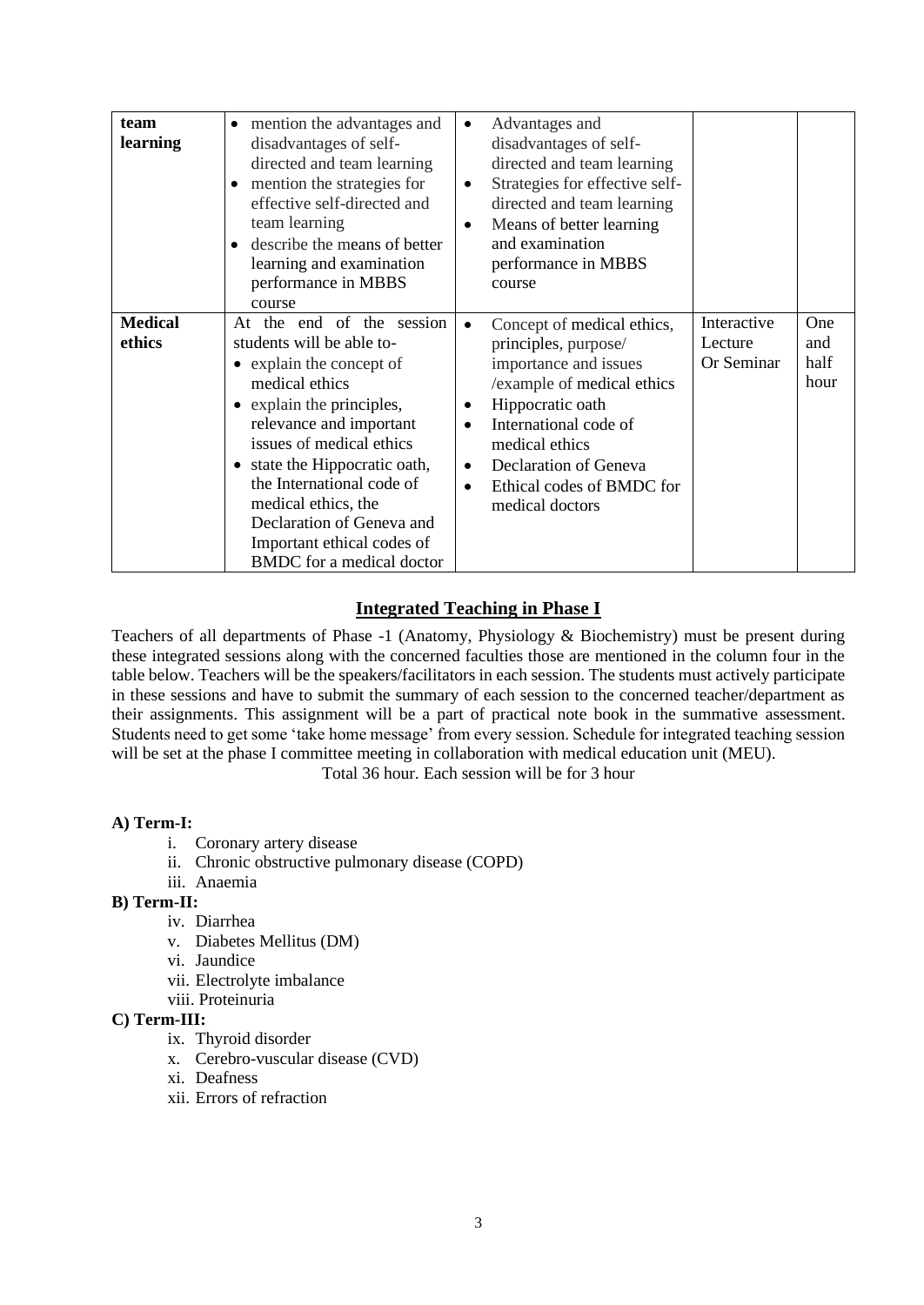| <b>Subject</b>                                                                                          | <b>Learning objective</b>                                                                                                                                                                                                                                                                                                                                                                                                                                                                                                                                                                                                                                                                                                                                                                                                                                                                                        | Core content                                                                                                                                                                                                                                                                                                                                                                                                                                                                                                                                                                                                                                                                 | <b>Disciplines</b><br>involved                                                                                                                                                                                                                                    |
|---------------------------------------------------------------------------------------------------------|------------------------------------------------------------------------------------------------------------------------------------------------------------------------------------------------------------------------------------------------------------------------------------------------------------------------------------------------------------------------------------------------------------------------------------------------------------------------------------------------------------------------------------------------------------------------------------------------------------------------------------------------------------------------------------------------------------------------------------------------------------------------------------------------------------------------------------------------------------------------------------------------------------------|------------------------------------------------------------------------------------------------------------------------------------------------------------------------------------------------------------------------------------------------------------------------------------------------------------------------------------------------------------------------------------------------------------------------------------------------------------------------------------------------------------------------------------------------------------------------------------------------------------------------------------------------------------------------------|-------------------------------------------------------------------------------------------------------------------------------------------------------------------------------------------------------------------------------------------------------------------|
| <b>Coronary</b><br>artery<br>disease<br><b>Chronic</b><br>obstructive<br>pulmonary<br>disease<br>(COPD) | At the end of the session the<br>student will be able to:<br>explain the pattern of artery<br>supply of heart<br>describe the coronary<br>$\bullet$<br>circulation and regulation<br>explain the appearance $\&$<br>$\bullet$<br>disappearance of cardiac<br>markers with oxygen supply to<br>heart<br>correlate the knowledge of<br>٠<br>blood supply of heart obtained<br>in phase I in real life situation<br>At the end of the session the<br>student will be able to:<br>explain the structure and<br>$\bullet$<br>function of respiratory tract<br>interpret results of spirometry<br>$\bullet$<br>in relation to COPD<br>differentiate obstructive lung<br>٠<br>disease from restrictive lung<br>disease<br>explain the mechanism of<br>acid-base balance, change of<br>pH and PCO2 in COPD<br>patient<br>correlate the knowledge of<br>$\bullet$<br>respiratory mechanism in<br>COPD patient obtained in | • Peculiarity of coronary circulation<br>and its regulation<br>Balance between supply of blood<br>and demand<br>Nerve supply of heart and nature of<br>$\bullet$<br>referred pain<br>ECG changes in ischemic disease<br>$\bullet$<br>Enumerate appearance and<br>disappearance of cardiac markers<br>following ischemic change of<br>coronary artery<br>Different type of epithelium $\&$ its<br>specific requirement of that<br>location<br>Respiratory membrane and factors<br>affecting transport of gases<br>Spirometry-Pulmonary volume<br>and capacities<br>Acid-base status in COPD<br>Change of pH in COPD patient<br>Mechanism of increased PCO2 in<br>COPD patient | Department of<br>Anatomy/<br>Physiology/<br>Biochemistry/<br>Internal<br>Medicine/<br>Cardiology/<br>Pathology<br>Time: 3 hours<br>Department of<br>Anatomy/<br>Physiology/<br>Biochemistry/<br>Internal<br>medicine/<br>Respiratory<br>medicine<br>Time: 3 hours |
| <b>Anaemia</b>                                                                                          | phase I in real life situation<br>At the end of the session the<br>student will be able to:<br>Define and classify anaemia<br>٠<br>Explain role of Hb and RBC in<br>$\bullet$<br>anemia<br>Interpret red blood cell indices<br>$\bullet$                                                                                                                                                                                                                                                                                                                                                                                                                                                                                                                                                                                                                                                                         | Anaemia: Definition,<br>classification<br>RBC: Erythropoiesis<br>$\bullet$<br>Haemoglobin: Synthesis, types,<br>$\bullet$<br>functions<br>Red blood cell indiecis<br>$\bullet$<br>Biochemical basis of different<br>$\bullet$<br>types of anaemia                                                                                                                                                                                                                                                                                                                                                                                                                            | Department of<br>Anatomy/<br>Physiology/<br>Biochemistry/<br>Internal<br>medicine/<br>Haematology<br>Time: 3 hours                                                                                                                                                |

| erm |  |
|-----|--|
|     |  |

| тени п          |                                                                                                                                                                                                       |                                                                                                                                                                                                                           |                                                                                 |
|-----------------|-------------------------------------------------------------------------------------------------------------------------------------------------------------------------------------------------------|---------------------------------------------------------------------------------------------------------------------------------------------------------------------------------------------------------------------------|---------------------------------------------------------------------------------|
| <b>Subject</b>  | <b>Learning objective</b>                                                                                                                                                                             | <b>Core content</b>                                                                                                                                                                                                       | Other discipline<br>involved                                                    |
| <b>Diarrhea</b> | At the end of the session the<br>student will be able to:                                                                                                                                             |                                                                                                                                                                                                                           | Department of<br>Anatomy/                                                       |
|                 | explain pattern and function of<br>$\bullet$<br>enteric nerve supply<br>explain movement of GIT with<br>$\bullet$<br>autonomic effect on it<br>correlate the consequences of<br>$\bullet$<br>diarrhea | Enteric nervous system<br>Gastro-enteric gland distribution<br>Movements of GIT<br>$\bullet$<br>Volume disorder occurs in diarrhea<br>$\bullet$<br>Dehydration in children in diarrhea<br>٠<br>Consequence of dehydration | Physiology/<br>Biochemistry/<br>Internal<br>medicine/<br>Gastro-<br>enterology/ |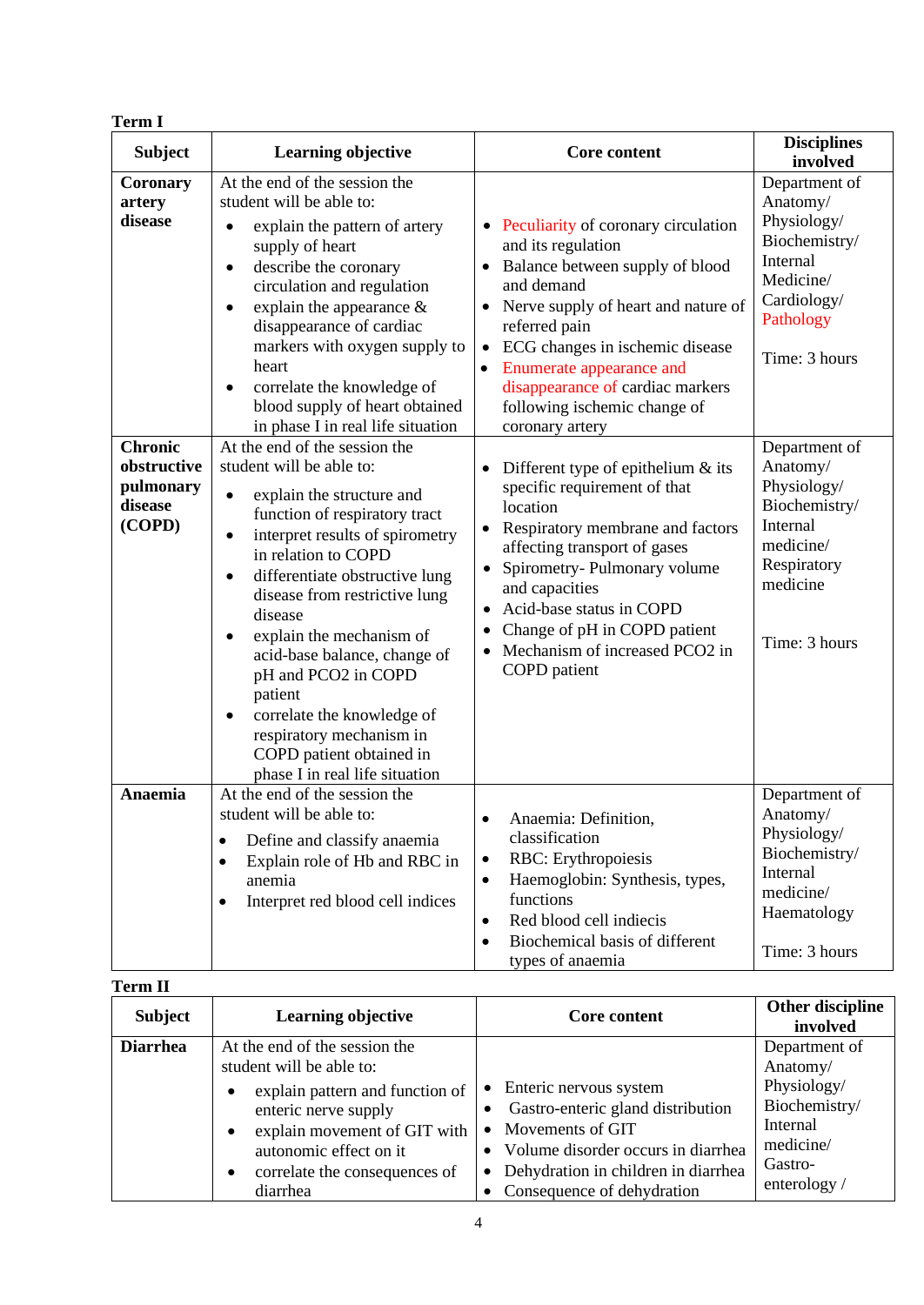| <b>Diabetes</b><br><b>Mellitus</b><br>(DM) | At the end of the session the<br>student will be able to:<br>• mention the structure and<br>functional relation of Islet of<br>Langerhans<br>• describe structure, mechanism of<br>action, regulation of secretion of<br>insulin                                                                                                                                                                                                                           | Structure and function of Islet of<br>$\bullet$<br>Langerhans<br>Islets of Langerhans of pancreas-<br>hormones, functions, mechanism<br>of action, regulation of secretion<br>Pathophysiology of insulin<br>$\bullet$                                           | Paediatrics/<br>Microbiology/<br>Pharmacology<br>Time: 3 hours<br>Department of<br>Anatomy/<br>Physiology/<br>Biochemistry/<br>Internal<br>medicine/<br>Endocrinology /<br>Time: 3 hours |
|--------------------------------------------|------------------------------------------------------------------------------------------------------------------------------------------------------------------------------------------------------------------------------------------------------------------------------------------------------------------------------------------------------------------------------------------------------------------------------------------------------------|-----------------------------------------------------------------------------------------------------------------------------------------------------------------------------------------------------------------------------------------------------------------|------------------------------------------------------------------------------------------------------------------------------------------------------------------------------------------|
|                                            | explain pathophysiologic effect<br>$\bullet$<br>of insulin deficiency<br>explain the metabolism of<br>$\bullet$<br>glucose and changes in DM<br>develop skill in laboratory<br>diagnosis of DM                                                                                                                                                                                                                                                             | deficiency<br>WHO criteria of laboratory<br>diagnosis of DM<br>Interpretation of OGTT<br>Metabolic derangement in DM                                                                                                                                            |                                                                                                                                                                                          |
| <b>Jaundice</b>                            | At the end of the session the<br>student will be able to:<br>mention structural and<br>functional orientation of<br>hepatocytes<br>state the steps of bilirubin<br>metabolism<br>differentiate conjugated $\&$<br>$\bullet$<br>unconjugated bilirubin<br>• define & classify jaundice based<br>on biochemical findings<br>correlate the knowledge of<br>$\bullet$<br>hepato-biliary system and<br>metabolism obtained in phase I<br>in real life situation | Role of specific orientation of<br>hepatocyte<br>Relation of intrahepatic biliary tree<br>and hepatocyte<br>Steps of bilirubin metabolism<br>Conjugated $&$ unconjugated<br>$\bullet$<br>bilirubin<br>Jaundice based on biochemical<br>$\bullet$<br>findings    | Department of<br>Anatomy/<br>Physiology/<br>Biochemistry/<br>Internal<br>medicine/<br>Haematology<br>Time: 3 hours                                                                       |
| Electrolyte<br>imbalance                   | At the end of the session the<br>student will be able to:<br>explain homeostatic functions of<br>$\bullet$<br>kidney for the regulation of<br>electrolytes<br>correlate normal electrolyte level,<br>٠<br>its deviation & consequences of<br>deviation                                                                                                                                                                                                     | Homeostatic function of kidney<br>$\bullet$<br>Regulation of electrolytes by<br>$\bullet$<br>hormones acting on kidney<br>Laboratory result of electrolyte<br>$\bullet$<br>profile<br>Consequences of different types<br>$\bullet$<br>of electrolytes imbalance | Department of<br>Physiology/<br>Biochemistry/<br>Internal<br>medicine/<br>Nephrology /<br>Anesthesiology<br>Time: 3 hours                                                                |
| Proteinuria                                | At the end of the session the<br>student will be able to:<br>• describe glomerular membrane,<br>GFR, effective filtration pressure<br>correlate the structure and<br>$\bullet$<br>function of filtration membrane<br>Explain consequences of<br>proteinuria.<br>explain consequences of<br>$\bullet$<br>proteinuria.                                                                                                                                       | GFR: definition, determinants and<br>control<br>Normal reabsorption process in<br>$\bullet$<br>kidney<br>Proteinuria: Detection,<br>$\bullet$<br>pathophysiology of developing<br>proteinuria, important causes.                                                | Department of<br>Anatomy/<br>Physiology/<br>Biochemistry/<br>Internal<br>medicine/<br>Nephrology /<br>Paediatrics<br>Time: 3 hours                                                       |